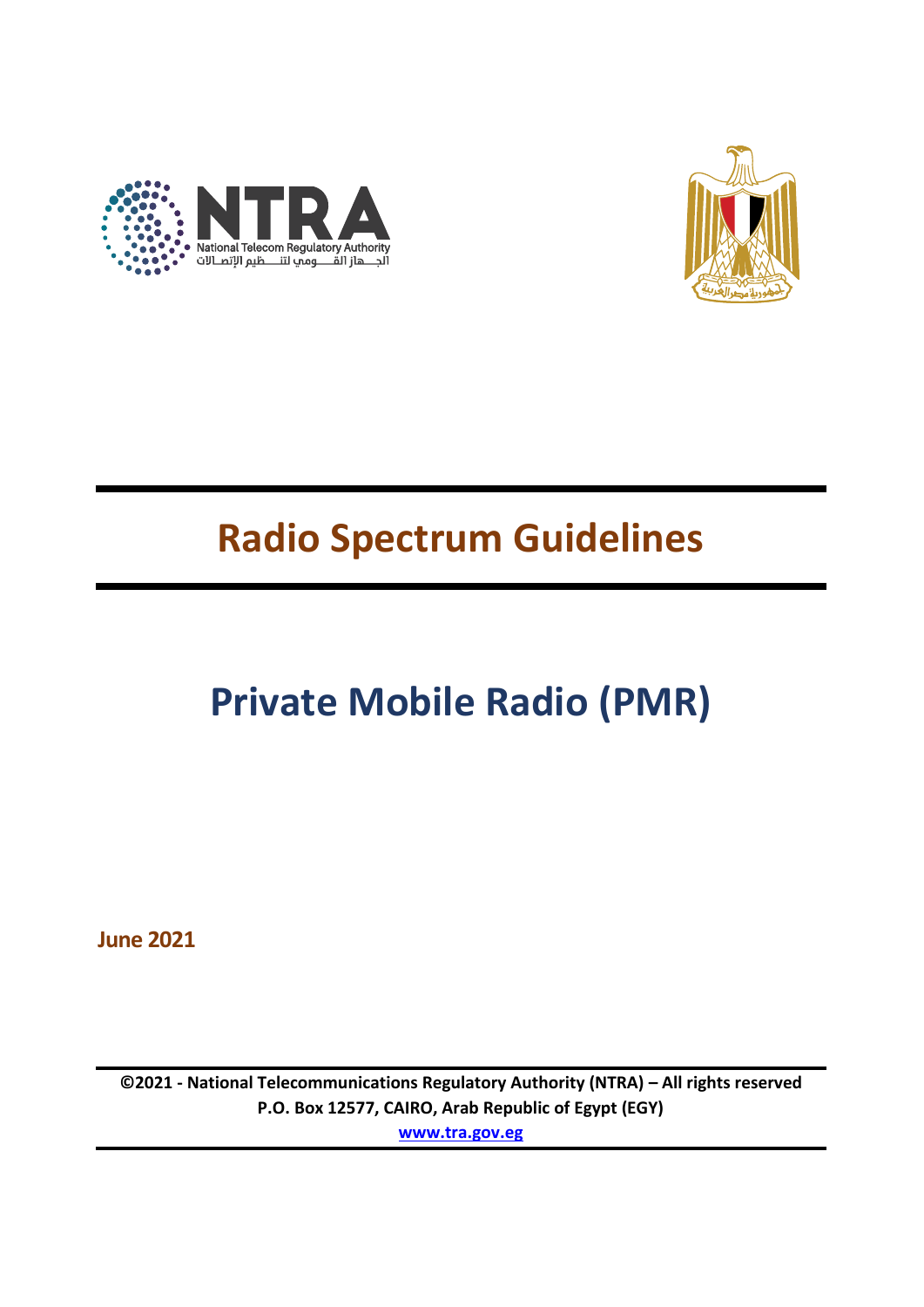

# **Document History**

| Release        | Date <sup>1</sup> |
|----------------|-------------------|
| $1.0$ (Active) | June 2021         |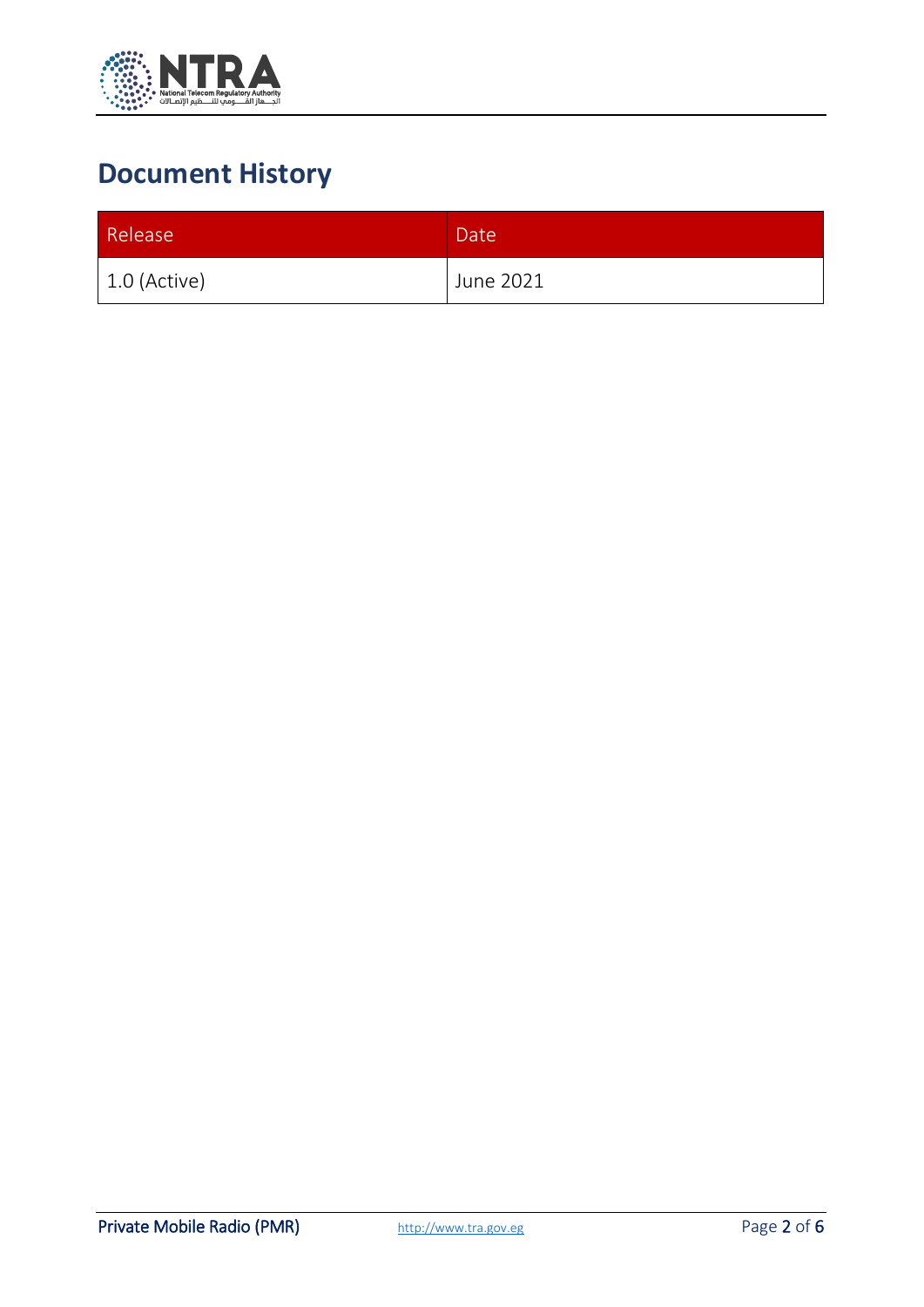

# **1 Scope**

This document provides the regulatory guidelines and technical limitations for using Private mobile radio (PMR).

Private mobile radio (PMR) is a communication system operating under the Land Mobile Service allocations using VHF and UHF radio frequencies to transmit voice. PMR systems use portables, mobiles, base stations, and dispatch console radios. PMR radio systems are based on different standards such as TETRA and DMR…etc. These systems are used by police, fire, ambulance, emergency services, and diplomatic agencies and by private companies. Transceivers are normally in receive mode. The user presses a push-to-talk button on his microphone when he wants to talk. They use channels in the VHF and UHF bands, repeaters may be used to increase the range of systems.

# **2 Definitions**

The terms, words and expressions used in this document have the defined meaning clarified in the Telecommunications Regulatory Law No. (10) of 2003. In addition, this document provides terms and phrases that are defined as follows:

- The State: The Arab Republic of Egypt, including its geographical borders, territorial waters and airspace.
- NTRA: National authority regulating the telecommunication sector established pursuant to the provisions of the Egyptian telecommunication law no. 10 of 2003.
- Radio: A general term applied to the use of radio waves.
- Applicant: Any person who can apply for a frequency license in accordance with the Telecom Law No. (10) of 2003.
- Simplex operation: Operating method in which transmission is made possible alternately in each direction of a telecommunication channel, for example, by means of manual control.
- Duplex operation: Operating method in which transmission is possible simultaneously in both directions of a telecommunication channel.
- Station: Means one or more radiocommunication transmitters or receivers or a combination of transmitters and receivers, including the accessory equipment.
- Assignment (of a radio frequency or radio frequency channel): Authorization granted by NTRA to an applicant to use radio station or to use a radio frequency or radio frequency channel under specified conditions.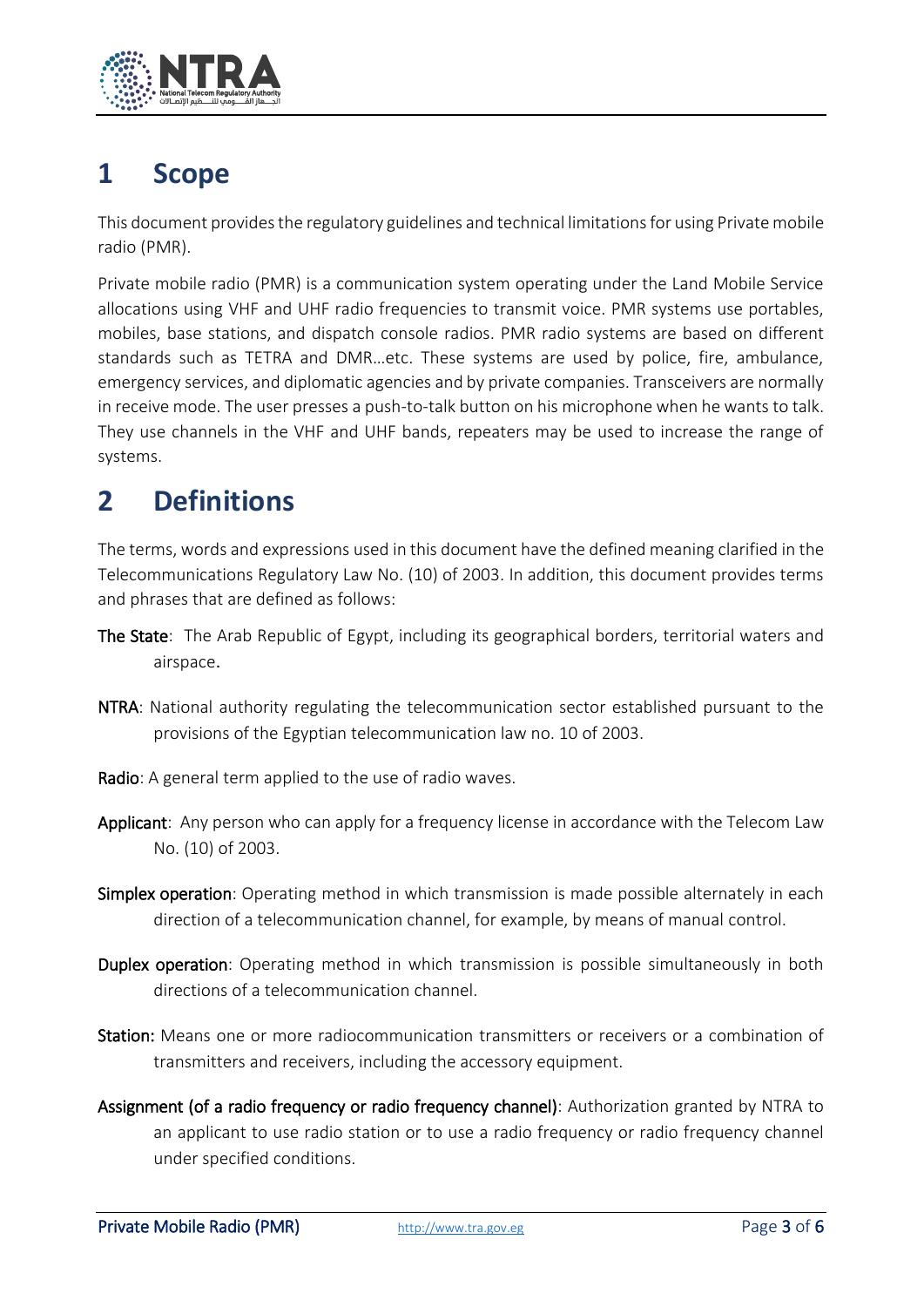

- Land Mobile Service: A mobile service between base stations and land mobile stations, or between land mobile stations.
- Public Access Mobile Radio (PAMR): PMR systems deployed to allow public access (by subscription) and the users of the systems are usually not the system owners or the operator.
- Trunking systems: Land mobile radio systems with one or more radio base station(s) (cells), where each cell offers one or several transmission channels, which will be dynamically assigned to users as soon as a connection is required.
- Public Access Mobile Radio (PAMR): PMR systems deployed to allow public access (by subscription) and the users of the systems are usually not the system owners or the operator.

# **3 Legal Considerations**

- 3.1 The guidelines contained in this document are issued by NTRA according to articles of the Telecommunications Regulatory law No. (10) of 2003 and subsequent ministerial decisions.
- 3.2 NTRA has the right to modify any of the guidelines contained in this document.

#### **4 Scope of Implementation**

The guidelines contained in this document:

- 4.1 indicate the regulatory measures and technical conditions for licensing Private Mobile Radio (PMR) systems in the Arab Republic of Egypt;
- 4.2 are meant be implemented in conjunction with other guidelines issued by the NTRA for the use of the frequency spectrum, including:
	- 4.2.1 National Frequency Allocations Table,
	- 4.2.2 Other Radio Spectrum guidelines;

# **5 Eligibility Criteria**

- 5.1 Eligible users who may apply for a PMR frequency usage license are:
	- 5.1.1 Corporate users. (private data networks, connection of remote premises, etc.)
	- 5.1.2 Private users. (customer access to PSTN or other networks)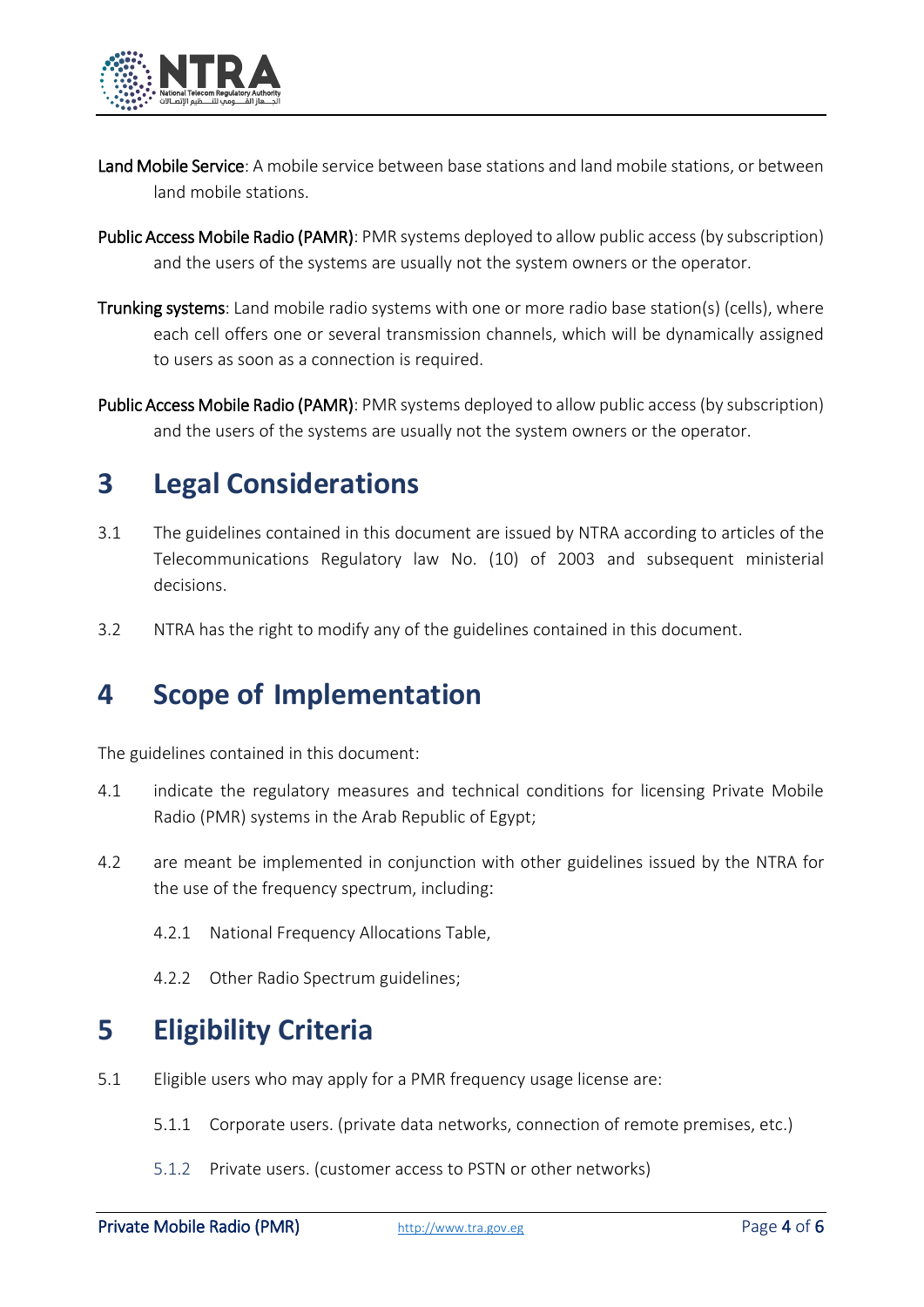

- 5.2 The application for PMR frequency usage license can be made for the following usage types:
	- 5.2.1 Land Mobile Radio systems for private use.

#### **6 Spectrum Requirements**

- 6.1 The PMR equipment shall operate in accordance with the provisions of the Radio Regulations and relevant ITU-R Recommendations.
- 6.2 The following table lists the designated frequency bands for PMR systems:

| <b>Frequency Range</b> | <b>Usage</b>               |
|------------------------|----------------------------|
| $1.81 - 87.5$ MHz      | Private Mobile Radio (PMR) |
| $146 - 174$ MHz        |                            |
| $235 - 380$ MHz        |                            |
| $380 - 399.9$ MHz      | Trunking for PAMR          |
| $400.05 - 406$ MHz     | Private Mobile Radio (PMR) |
| $406.1 - 470$ MHz      |                            |

#### **7 Technical Conditions**

- 7.1 PMR devices shall not include the encryption function.
- 7.2 Occupied channel bandwidth is 6.25 kHz or 12.5 kHz.
- 7.3 PMR devices transmit output power:
	- 7.3.1 Handheld devices = 5 W.
	- 7.3.2 Repeaters, Fixed stations and mobile units = 10 W.
	- 7.3.3 Repeaters, Fixed stations and mobile units > 10 W (case by case basis).

# **8 Additional Considerations**

NTRA encourages applicants to deploy of systems that make efficient use of the radio spectrum, therefore it is recommended to consider the following:

8.1 To utilize PMR systems supporting channel bandwidth 6.25 kHz